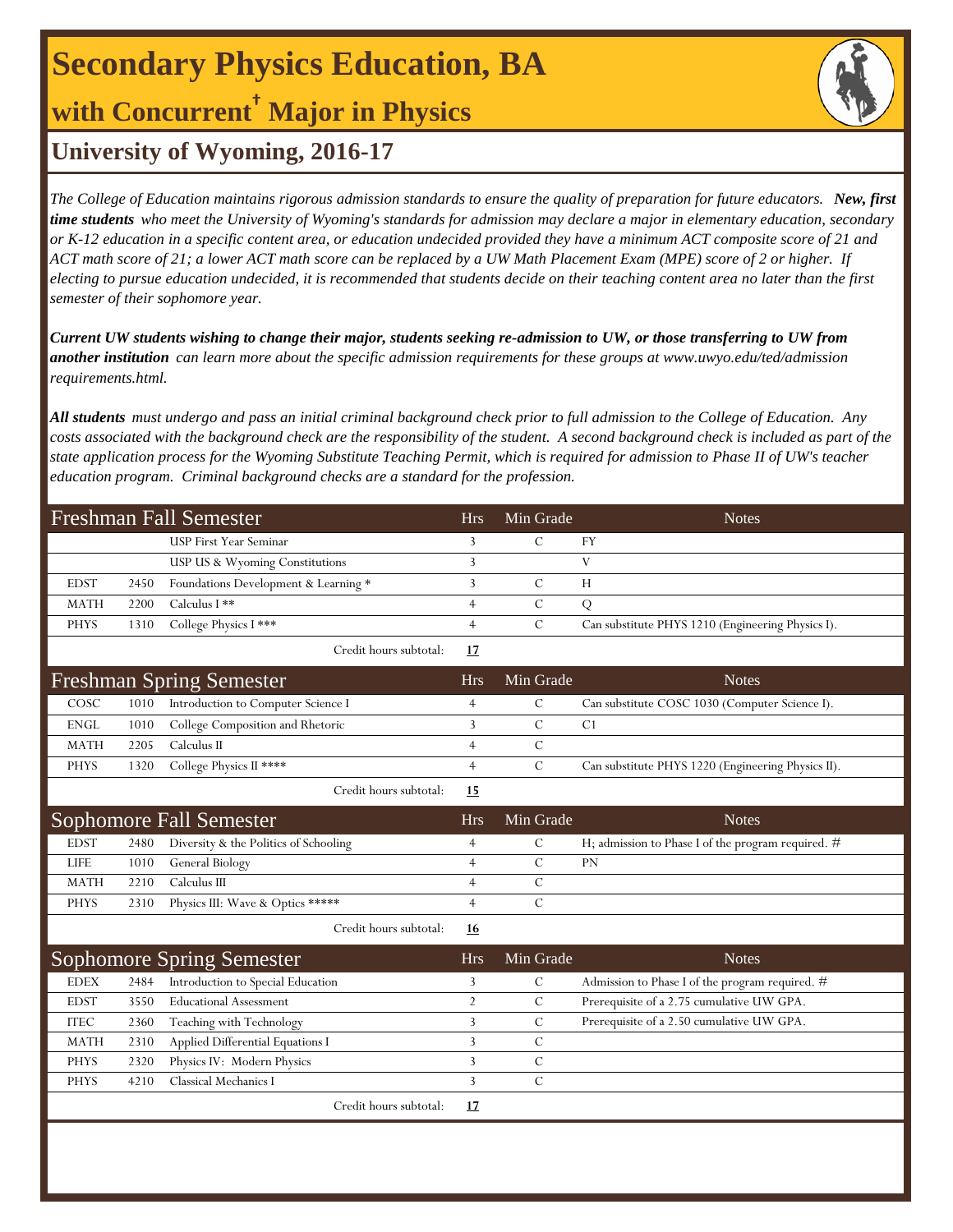# **Secondary Physics Education, BA**

## **with Concurrent† Major in Physics**



## **University of Wyoming, 2016-17**

|             |      | <b>Junior Fall Semester</b>                  | <b>Hrs</b>     | Min Grade     | <b>Notes</b>                                                                 |
|-------------|------|----------------------------------------------|----------------|---------------|------------------------------------------------------------------------------|
| <b>CHEM</b> | 1020 | Chemistry I                                  | 4              | С             | PN                                                                           |
| <b>PHYS</b> | 4310 | Quantum Mechanics                            | 3              | $\mathcal{C}$ | Can substitute ASTR 4610 (Intro to Astrophysics).                            |
| <b>PHYS</b> | 4410 | Electricity and Magnetism I                  | 3              | $\mathcal{C}$ |                                                                              |
|             |      | Physics Elective (2000-level or above) ***** | 3              |               |                                                                              |
|             |      | Elective                                     | 3              |               |                                                                              |
|             |      | Credit hours subtotal:                       | <u>16</u>      |               |                                                                              |
|             |      | <b>Junior Spring Semester</b>                | <b>Hrs</b>     | Min Grade     | <b>Notes</b>                                                                 |
| <b>ASTR</b> | 1050 | Survey of Astronomy                          | $\overline{4}$ | $\mathcal{C}$ | Can substitute ASTR 1000 (Descriptive Astronomy).                            |
| <b>EDST</b> | 3000 | Teacher as Practitioner                      | 6              | $\mathcal{C}$ | C2; admission to Phase II of the program required. $#$                       |
|             |      | <b>Upper Division Physics Elective</b>       | 3              |               |                                                                              |
|             |      | Credit hours subtotal:                       | 13             |               |                                                                              |
|             |      | <b>Senior Fall Semester</b>                  | <b>Hrs</b>     | Min Grade     | <b>Notes</b>                                                                 |
| <b>EDSE</b> | 3275 | Methods I: Secondary Science Education       | 3              | $\mathcal{C}$ | Admission to Phase IIIa of the program required. #                           |
| <b>EDSE</b> | 4275 | Methods II: Secondary Science Education      | $\overline{4}$ | $\mathcal{C}$ | C3; admission to Phase IIIa of the program required. #                       |
| <b>PHYS</b> | 4510 | Thermodynamics and Statistical Mechanics     | 3              | $\mathcal{C}$ |                                                                              |
|             |      | Physics Elective (2000-level or above) ***** | 3              | $\mathcal{C}$ |                                                                              |
|             |      | Credit hours subtotal:                       | 13             |               |                                                                              |
|             |      | <b>Senior Spring Semester</b>                | <b>Hrs</b>     | Min Grade     | <b>Notes</b>                                                                 |
| <b>EDSE</b> | 4500 | Residency in Teaching                        | 15             | S             | Admission to Phase IIIb of the program is required; offered<br>$S/U$ only. # |
|             |      | Credit hours subtotal:                       | <u>15</u>      |               |                                                                              |
|             |      | <b>TOTAL CREDIT HOURS:</b>                   | <u>122</u>     |               |                                                                              |

This is a guide for course work in the major; actual course sequence may vary by student. Please refer to the online student degree evaluation, and consult with an academic advisor. • Not all courses are offered every semester and some electives may have prerequisites. Students should review the course descriptions in the *University Catalog* and consult with their academic advisor to plan accordingly.

#### **University of Wyoming requirements:**

Students must have a minimum cumulative GPA of 2.0 to graduate. • Students must complete 42 hours of upper division (3000-level or above) coursework, 30 of which must be from the University of Wyoming. • Courses must be taken for a letter grade unless offered only for S/U. • University Studies Program (USP) Human Culture (H) and Physical & Natural World (PN) courses must be taken outside of the major subject, but can be cross-listed with the major.

#### **College of Education requirements:**

This plan assumes student college readiness. Students should be able to start taking 1000-level courses the first semester of college. • All professional education courses must be completed with a grade of C or higher. Grades of C- or lower will not satisfy this requirement.